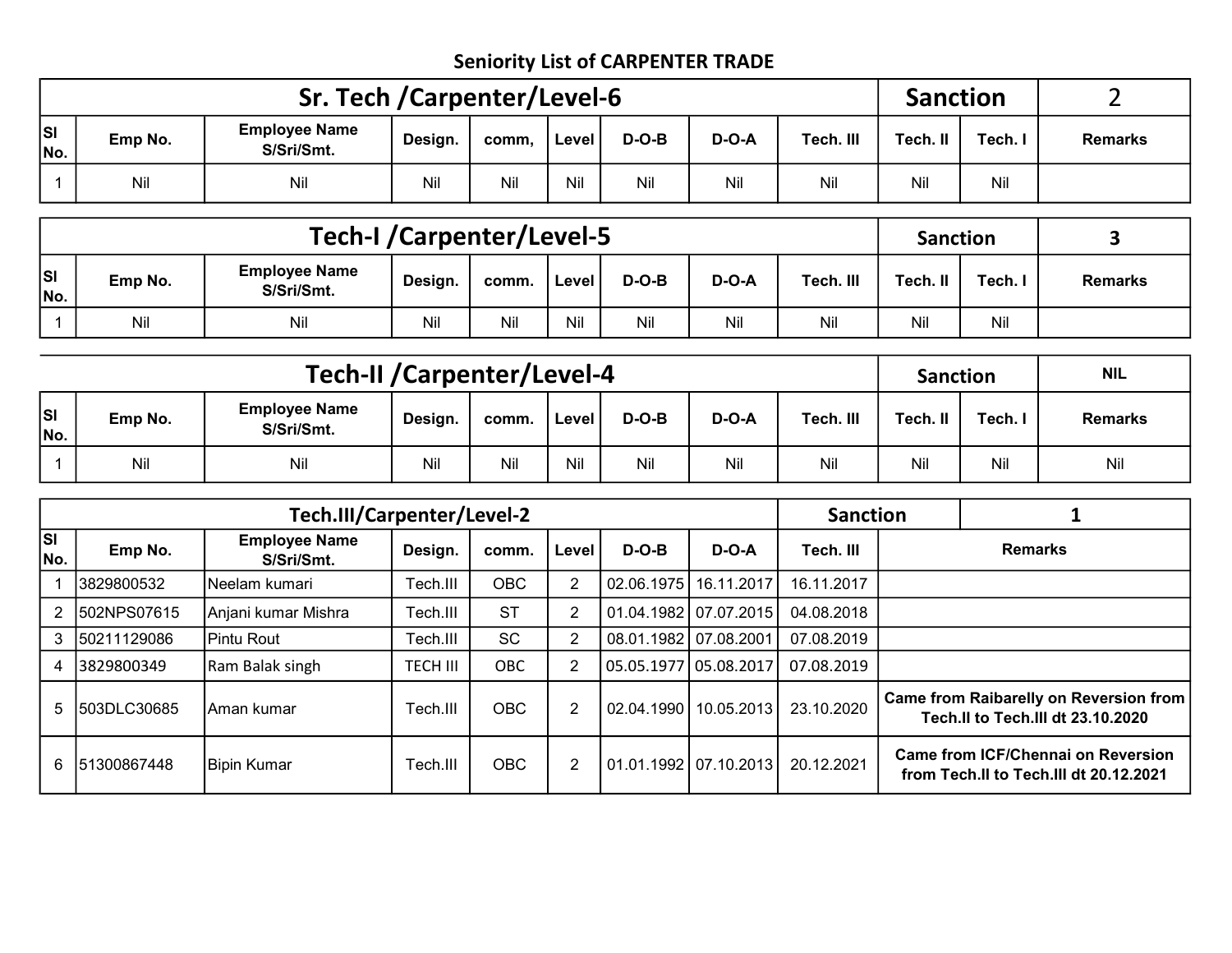|                                                                    | <b>Seniority List of MASON TRADE</b> |                         |                 |                |  |  |  |  |  |  |     |  |  |
|--------------------------------------------------------------------|--------------------------------------|-------------------------|-----------------|----------------|--|--|--|--|--|--|-----|--|--|
|                                                                    |                                      | Sr. Tech /Mason/Level-6 | <b>Sanction</b> |                |  |  |  |  |  |  |     |  |  |
| lsı<br>No.                                                         | Emp No.                              | Tech. II                | Tech. I         | <b>Remarks</b> |  |  |  |  |  |  |     |  |  |
| Nil<br>Nil<br>Nil<br>Nil<br>Nil<br>Nil<br>Nil<br>Nil<br>Nil<br>Nil |                                      |                         |                 |                |  |  |  |  |  |  | Nil |  |  |

|                  |         | Tech-I /Mason/Level-5              |         | <b>Sanction</b> |       |         |         |           |          |  |                |
|------------------|---------|------------------------------------|---------|-----------------|-------|---------|---------|-----------|----------|--|----------------|
| <b>SI</b><br>No. | Emp No. | <b>Employee Name</b><br>S/Sri/Smt. | Design. | comm.           | Level | $D-O-B$ | $D-O-A$ | Tech. III | Tech. II |  | <b>Remarks</b> |
|                  | Nil     | Nil                                | Nil     | Nil             | Nil   | Nil     | Nil     | Nil       | Nil      |  | Nil            |

|                  |         | <b>Tech-II /Mason/Level-4</b>      |         | <b>Sanction</b> |       |         |              |           |          |                |
|------------------|---------|------------------------------------|---------|-----------------|-------|---------|--------------|-----------|----------|----------------|
| <b>SI</b><br>No. | Emp No. | <b>Employee Name</b><br>S/Sri/Smt. | Design. | comm.           | Level | $D-O-B$ | <b>D-O-A</b> | Tech. III | Tech. II | <b>Remarks</b> |
|                  | Nil     | Nil                                | Nil     | Nil             | Nil   | Nil     | Nil          | Nil       | Nil      | Nil            |

|                  |             |                                    | Tech.III/Mason/Level-2 |            |       |                       |                                 |            | Sanction       |  |
|------------------|-------------|------------------------------------|------------------------|------------|-------|-----------------------|---------------------------------|------------|----------------|--|
| <b>SI</b><br>No. | Emp No.     | <b>Employee Name</b><br>S/Sri/Smt. | Design.                | comm.      | Level | $D-O-B$               | $D-O-A$                         | Tech. III  | <b>Remarks</b> |  |
|                  | 50211129104 | Sanjay kumar choudhary             | Tech.III               | <b>SC</b>  | $L-2$ | 12.07.1977 07.08.2001 |                                 | 04.08.2018 |                |  |
| $\overline{2}$   | 3829800014  | Dharmendra kumar                   | Tech.III               | <b>UR</b>  | $L-2$ |                       | $\vert$ 01.03.1978   04.03.2016 | 07.08.2019 |                |  |
| 3                | 502NPS11353 | Suraj kumar singh                  | Tech.III               | <b>UR</b>  | L-2   |                       | 10.06.1990   04.03.2016         | 07.08.2019 |                |  |
| 4                | 3829800016  | Ajay kumar                         | Tech.III               | <b>OBC</b> | $L-2$ |                       | 30.06.1981   08.03.2016         | 07.08.2019 |                |  |
| 5                | 3829800352  | lAnil kumar                        | Tech.III               | <b>OBC</b> | $L-2$ |                       | 21.02.1974 07.08.2017           | 07.08.2019 |                |  |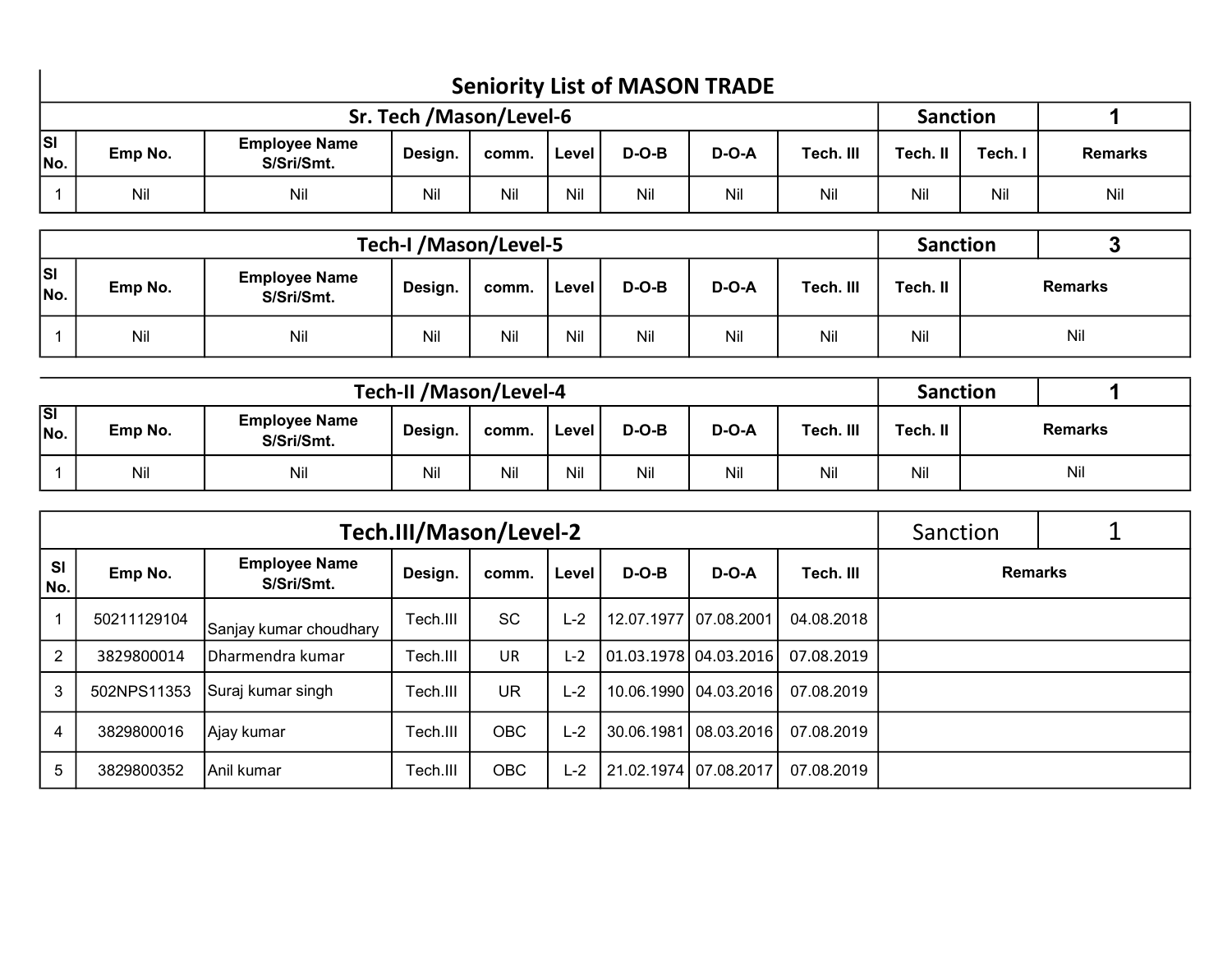## Seniority List of FITTER TRADE

|                  |                                                                                                               |     | Sr. Tech /Fitter/Level-6 |     |     |     |     |     | <b>Sanction</b> |     |                 |
|------------------|---------------------------------------------------------------------------------------------------------------|-----|--------------------------|-----|-----|-----|-----|-----|-----------------|-----|-----------------|
| <b>SI</b><br>No. | <b>Employee Name</b><br>Tech. III<br>$D-O-B$<br>$D-O-A$<br>Emp No.<br>Level<br>Design.<br>comm.<br>S/Sri/Smt. |     |                          |     |     |     |     |     | Tech. II        |     | Tech. I Remarks |
|                  | Nil                                                                                                           | Nil | Nil                      | Nil | Nil | Nil | Nil | Nil | Nil             | Nil |                 |

|            |                                                      |                                    | Tech-I /Fitter/Level-5 |       |       |         |         |           | <b>Sanction</b> |         |
|------------|------------------------------------------------------|------------------------------------|------------------------|-------|-------|---------|---------|-----------|-----------------|---------|
| lsı<br>No. | Emp No.                                              | <b>Employee Name</b><br>S/Sri/Smt. | Design.                | comm. | Level | $D-O-B$ | $D-O-A$ | Tech. III | Tech. II        | Remarks |
|            | Nil<br>Nil<br>Nil<br>Nil<br>Nil<br>Nil<br>Nil<br>Nil |                                    |                        |       |       |         |         |           |                 | Nil     |

|                  |                                                                                                               |     | Tech-II /Fitter/Level-4 |     |     |     |     |     | <b>Sanction</b> |                |
|------------------|---------------------------------------------------------------------------------------------------------------|-----|-------------------------|-----|-----|-----|-----|-----|-----------------|----------------|
| <b>SI</b><br>No. | <b>Employee Name</b><br>$D-O-B$<br>Tech. III<br>Emp No.<br>$D-O-A$<br>Design.<br>comm.<br>Level<br>S/Sri/Smt. |     |                         |     |     |     |     |     |                 | <b>Remarks</b> |
|                  | Nil                                                                                                           | Nil | Nil                     | Nil | Nil | Nil | Nil | Nil | Nil             | Nil            |

|                  |             |                                    | Tech.III/Fitter/Level-2 |            |       |                                  |                         |            | <b>Sanction</b>               | 2 |
|------------------|-------------|------------------------------------|-------------------------|------------|-------|----------------------------------|-------------------------|------------|-------------------------------|---|
| <b>SI</b><br>No. | Emp No.     | <b>Employee Name</b><br>S/Sri/Smt. | Design.                 | comm       | Level | $D-O-B$                          | $D-O-A$                 | Tech. III  | <b>Remarks</b>                |   |
|                  | 50211129074 | Anil kumar Tanti                   | Tech.III                | <b>OBC</b> | $L-2$ | 04.02.1976                       | 04.08.2001              | 04.08.2018 |                               |   |
| $\overline{2}$   | 50211129116 | Monohar Mandal                     | Tech.III                | <b>OBC</b> | $L-2$ | 10.08.1981                       | 20.08.2001              | 04.08.2018 |                               |   |
| 3                | 502NPS11354 | IPintu kumar                       | Tech.III                | <b>OBC</b> | $L-2$ |                                  | 03.07.1985   04.03.2016 | 04.08.2018 |                               |   |
| 4                | 502NPS07003 | İSushil kumar Murmu                | Tech.III                | <b>ST</b>  | $L-2$ |                                  | 01.02.1983   24.06.2015 | 07.08.2019 |                               |   |
| 5                | 502NPS07614 | Parveen kumar kunwar               | Tech.III                | <b>UR</b>  | $L-2$ |                                  | 05.10.1985   24.06.2015 | 07.08.2019 |                               |   |
| 6                | 502NPS05894 | Angraj Mohan                       | Tech.III                | <b>OBC</b> | $L-2$ |                                  | 06.10.1994   24.06.2015 | 07.08.2019 |                               |   |
| $\overline{7}$   | 502NPS06753 | Amar kumar sharma                  | Tech.III                | <b>OBC</b> | $L-2$ | 02.10.1983                       | 13.11.2015              | 07.08.2019 |                               |   |
| 8                | 502NPS08406 | Sanoj Paswan                       | Tech.III                | <b>SC</b>  | $L-2$ |                                  | 05.01.1989 13.11.2015   | 07.08.2019 |                               |   |
| 9                | 3829800484  | Mithilesh kumar                    | Tech.III                | OBC        | $L-2$ |                                  | 08.12.1979 11.09.2017   | 23.01.2020 |                               |   |
| 10               |             | 50200407630 Ravi Shankar           | Tech.III                | OBC        | $L-3$ | 03.05.1991 10.12.2014 24.06.2021 |                         |            | Came on 24.06.21 from DRM/HWH |   |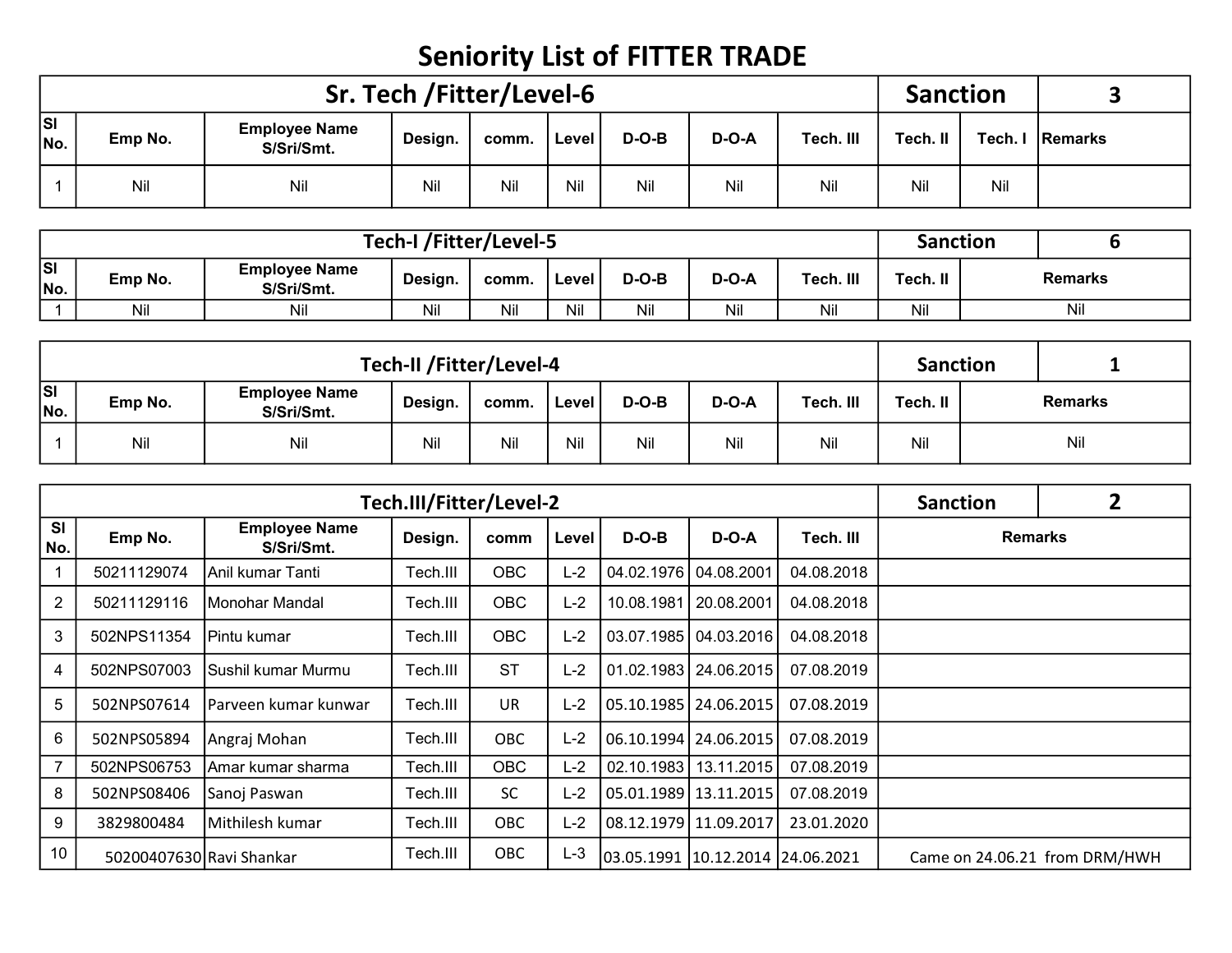| Seniority List of Eristwhile Gr. D (CIVIL ENGG.DEPT.)<br><b>Sanction</b><br>74 |             |                                    |                  |           |       |            |                          |                        |                                       |  |  |
|--------------------------------------------------------------------------------|-------------|------------------------------------|------------------|-----------|-------|------------|--------------------------|------------------------|---------------------------------------|--|--|
| <b>SI</b><br>No.                                                               | Emp No.     | <b>Employee Name</b><br>S/Sri/Smt. | Design.          | comm.     | Level | $D-O-B$    | $D-O-A$                  | <b>Remarks</b>         |                                       |  |  |
| 1                                                                              | 50211124830 | Shyama Devi                        | Helper           | <b>UR</b> | $L-3$ |            | 25.08.1964 10.12.1996    |                        | 2nd MACP on 10.12.2016                |  |  |
| $\overline{2}$                                                                 | 50211124866 | Sulochana Devi                     | Helper           | UR        | $L-3$ |            | 10.01.1971 22.01.1997    |                        | 2nd MACP on 22.01.2017                |  |  |
| 3                                                                              | 50211124842 | Fakira                             | Helper           | <b>UR</b> | $L-3$ |            | 20.02.1970 01.02.1997    |                        | 2nd MACP on 01.02.2017                |  |  |
| 4                                                                              | 50211129992 | Garvi Dayal                        | chokidar         | <b>UR</b> | $L-2$ |            | 05.02.1975 11.052002     |                        | Ist MACP on 11.05.2012                |  |  |
| 5                                                                              | 50211130003 | Rasdeo Mandal                      | Chokidar         | <b>UR</b> | $L-2$ |            | 03.02.1975 23.05.2002    | 1st MACP on 23.05.2012 |                                       |  |  |
| 6                                                                              | 50211143060 | Lalmuni Devi                       | Mali             | OBC       | $L-2$ |            | 04.03.1975   19.07.2006  |                        | 1st MACP on 19.07.2016                |  |  |
| 7                                                                              | 50206030105 | Shivnandan Mandal                  | Chokidar         | UR        | $L-2$ |            | 02.06.1978 14.08.2008    | 1st MACP on 14.08.2018 |                                       |  |  |
| 8                                                                              | 502J0148222 | Arun kumar                         | Volve Man        | OBC       | $L-1$ |            | 05.01.1980 12.12.2013    |                        |                                       |  |  |
| 9                                                                              | 502J0148234 | Vishwajeet kumar                   | Volve Man        | OBC       | $L-1$ |            | 05.09.1991 12.12.2013    |                        |                                       |  |  |
| 10                                                                             | 502J0148519 | Ajay kumar                         | Mali             | <b>UR</b> | $L-1$ |            | 15.01.1985 24.01.2014    |                        |                                       |  |  |
| 11                                                                             | 502J0150307 | Pankaj kumar                       | <b>Volve Man</b> | OBC       | $L-1$ |            | 15.02.1980 10.06.2014    |                        |                                       |  |  |
| 12                                                                             | 502J0150356 | Dev Ashish Kumar                   | <b>OM</b>        | <b>SC</b> | $L-1$ |            | 12.02.1982 10.06.2014    |                        |                                       |  |  |
| 13                                                                             | 502J0150290 | Mukesh kumar                       | Volve Man        | SC        | $L-1$ |            | 10.06.1995   10.06.2014  |                        |                                       |  |  |
| 14                                                                             | 502J0150538 | Subhash Prasad Gupta               | Volve Man        | OBC       | $L-1$ | 06.08.1977 | 15.07.2014               |                        |                                       |  |  |
| 15                                                                             | 502J0151403 | Pankaj kumar                       | <b>Volve Man</b> | OBC       | $L-1$ | 16.10.1987 | 09.10.2014               |                        |                                       |  |  |
| 16                                                                             | 502NPS07314 | Anup kumar Ram                     | Helper           | UR        | $L-1$ |            | 31.08.1988 24.06.2015    |                        |                                       |  |  |
| 17                                                                             | 50229800009 | Pradhan kumar                      | Helper           | OBC       | $L-1$ | 04.01.1987 | 04.03.2016               |                        |                                       |  |  |
| 18                                                                             | 3829800013  | Rajesh kumar Pandit                | Helper           | OBC       | $L-1$ | 10.12.1987 | 04.03.2016               |                        |                                       |  |  |
| 19                                                                             | 50229800018 | <b>Binod kumar</b>                 | Helper           | UR        | $L-1$ | 01.03.1985 | 08.03.2016               |                        |                                       |  |  |
| 20                                                                             | 3829800208  | Kundan kr.Sharma                   | Helper           | UR        | $L-1$ |            | 02.02.1990 31.01.2017    |                        |                                       |  |  |
| 21                                                                             | 3829800324  | Mantu kumar                        | Helper           | OBC       | $L-1$ | 23.10.1987 | 21.04.2017               |                        |                                       |  |  |
| 22                                                                             | 3829800321  | Nisha Kumari                       | <b>OM</b>        | OBC       | $L-1$ |            | 02.10.1989 21.04.2017    |                        |                                       |  |  |
| 23                                                                             | 3829800351  | Niraj kumar Sharma                 | Volve Man        | OBC       | $L-1$ |            | 05.01.1988 08.08.2017    |                        |                                       |  |  |
| 24                                                                             | 3829800483  | Rajkishor Besra                    | Helper           | ST        | $L-1$ |            | 26.12.1996 11.09.2017    |                        |                                       |  |  |
| 25                                                                             | 3829800824  | Md. Sabir                          | Helper           | UR        | $L-1$ |            | 01.01.1985 14.06.2018    |                        |                                       |  |  |
| 26                                                                             | 3829800826  | <b>Tunesh Thakur</b>               | Helper           | OBC       | $L-1$ | 07.01.1987 | 14.06.2018               |                        |                                       |  |  |
| 27                                                                             | 3829800823  | Santosh kumar Mishra               | Helper           | UR        | $L-1$ |            | 25.12.1990 14.06.2018    |                        |                                       |  |  |
| 28                                                                             | 3829800825  | Sanjay kumar Hembrom               | Helper           | <b>ST</b> | $L-1$ |            | 08.07.1993 14.06.2018    |                        |                                       |  |  |
| 29                                                                             | 3829800871  | Ranjeet kumar Paswan               | Helper           | SC        | $L-1$ | 26.03.1987 | 13.07.2018               |                        |                                       |  |  |
| 30                                                                             | 504NPS06825 | Mahesh Kumar Chourasia             | Helper           | OBC       | $L-1$ | 31.12.1994 | 26.12.2015<br>01.03.2019 |                        | CAME FROM VARANASI on<br>01.03.2019   |  |  |
| 31                                                                             | 503P0000396 | Sachins Suryakant                  | Helper           | OBC       | $L-1$ | 01.12.1990 | 04.06.2013<br>31.08.2020 |                        | CAME FROM DY.CMM/LLH ON<br>31.08.2020 |  |  |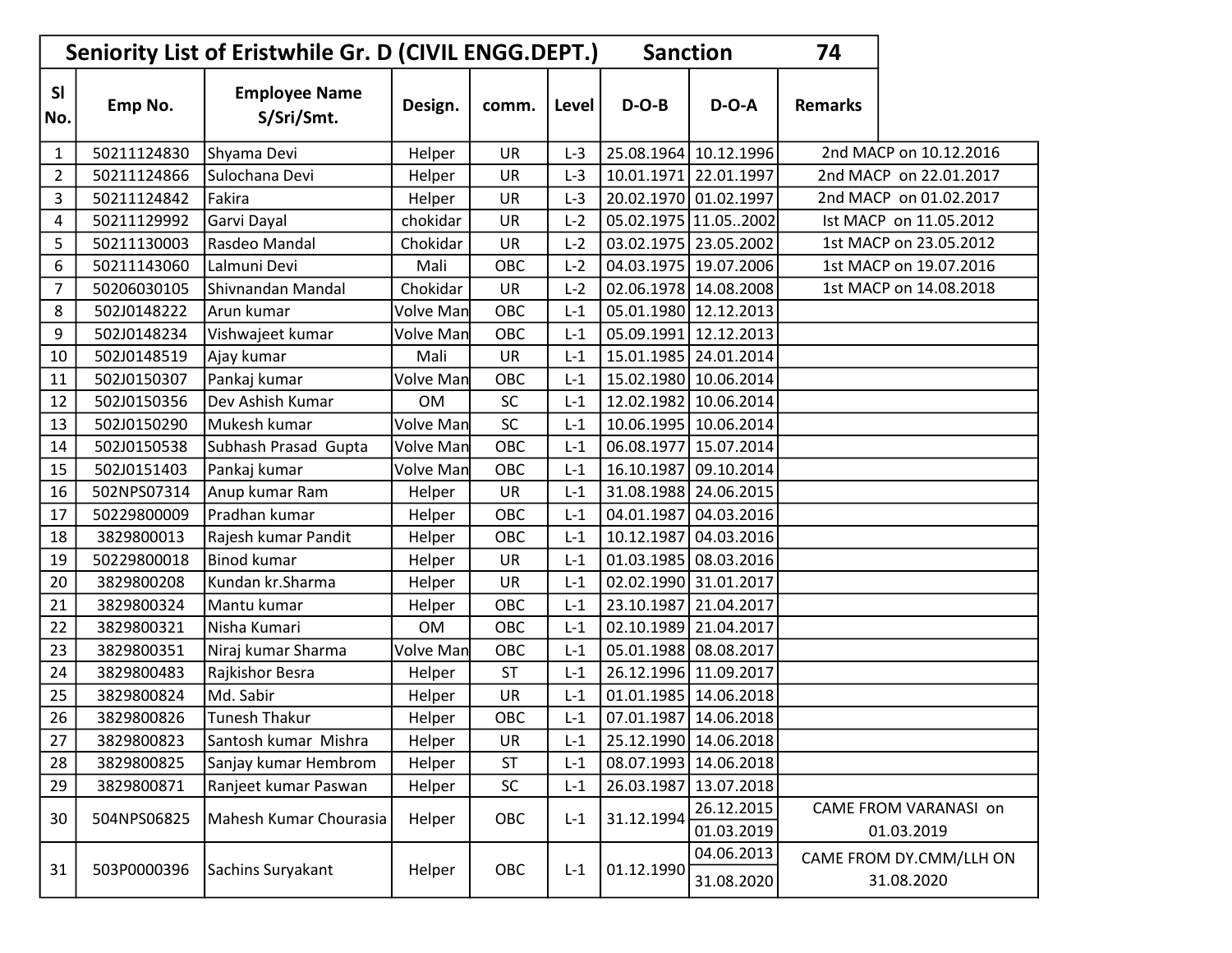| 32 | 42500105198 | Pankaj Kumar       | Helper | OBC       | L-1 | 01.01.1983 | 15.06.2012 | CAME FROM SWR/Banglore ON |
|----|-------------|--------------------|--------|-----------|-----|------------|------------|---------------------------|
|    |             |                    |        |           |     |            | 10.10.2020 | 10.10.2020                |
| 33 |             |                    |        | <b>SC</b> | L-1 | 25.02.1988 | 26.09.2014 | CAME FROM NFR/GUWAHATI ON |
|    | 50320141326 | Dilip Kumar        | Helper |           |     |            | 01.12.20   | 01.12.20                  |
| 34 |             |                    | Helper | OBC       | L-1 | 29.12.1987 | 06.04.2013 | Came 08.03.2021 from      |
|    | 246JJ130135 | Mukesh Kumar       |        |           |     |            | 08.03.2021 | DRM/GUNTUR, S.C.RLY.      |
| 35 |             |                    | Helper | OBC       | L-2 | 05.06.1986 | 22.02.2014 | Came 28.04.2021 from DRM  |
|    | 50468140209 | Pawan Kumar Sharma |        |           |     |            | 28.04.2021 | (P)/Varanasi, NER         |